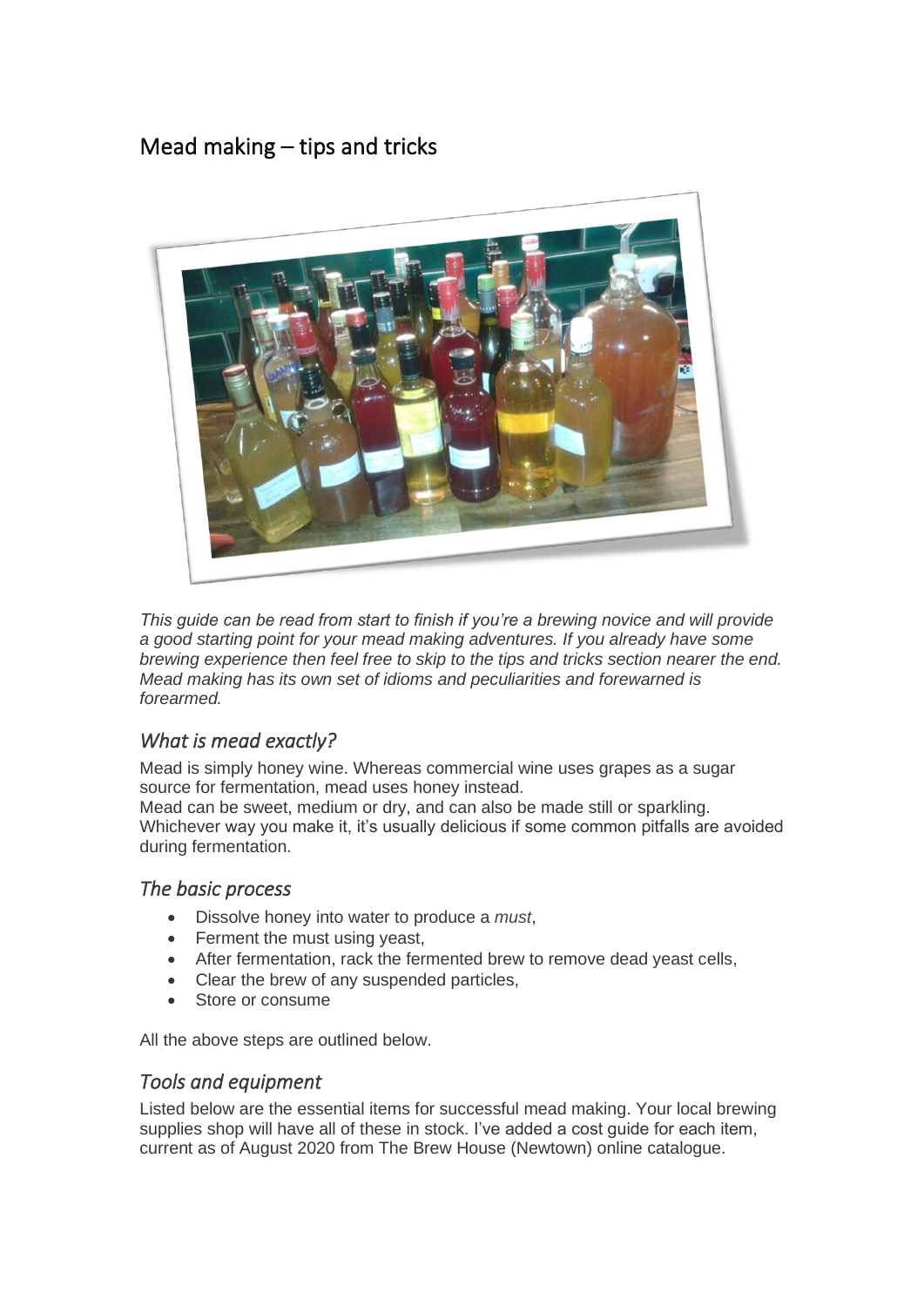**A large demijohn** (carboy) – this is just a large bottle with a narrow neck suitable for hosting an airlock…



*Figure 1: A common demijohn design*

Demijohns come in various sizes and can be made of glass or food grade plastic. *Note that the larger the demijohn, the more stable the brew because changes occur more slowly, allowing time to resolve any problems as they arise.*

As an absolute minimum, a 5L (five litre) demijohn can be used, but ideally a 25L volume is recommended.

Brew House prices: 23L @ \$61.50, 11.5L @ \$35.00. These will be food grade plastic. Glass versions are markedly more expensive. Other demijohn designs are available at varying costs.

**Airlock** – used to allow the escape of excess  $CO<sub>2</sub>$  and to prevent bacteria from getting into the must.



*Figure 2: Brewer's airlock - this sits into a rubber bung that fits into the neck of the demijohn*

Brew House price: \$4.00. Rubber bung with airlock hole: \$5.00

**Brewing hydrometer** – used to read the sugar content of the must *before* fermentation, and later to assess the alcohol percentage of the fermented brew.



*Figure 3: Brewing hydrometer*

*The hydrometer is an essential item.* It is simple to use (explained later), and will:

• Show you the potential alcohol content of the must,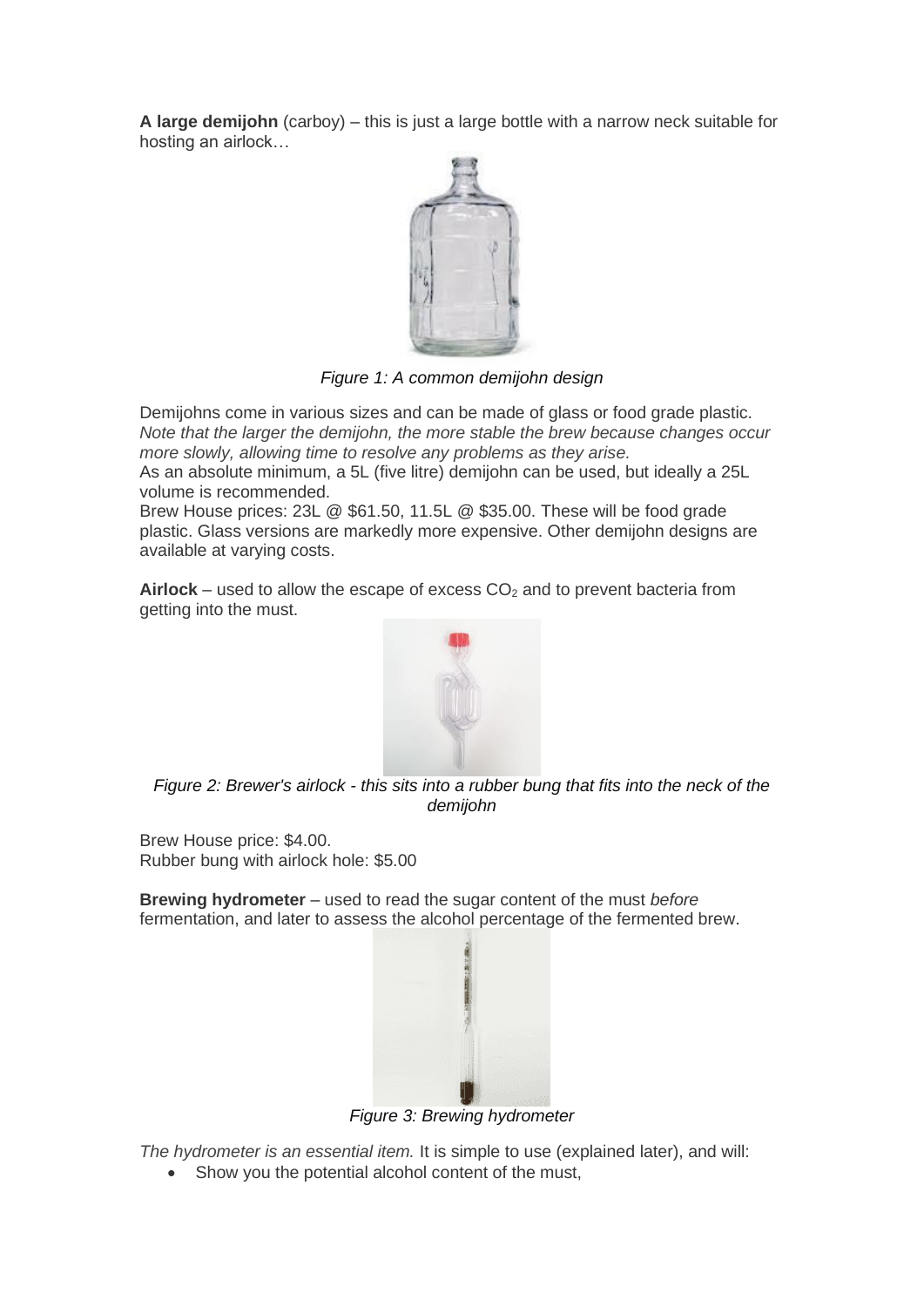- Indicate when fermentation has completed,
- Show you the sweetness of your mead, i.e., sweet, medium or dry,
- Indicate the stage of fermentation where you can add extra embellishments such as fruit or spices.

Brew House price: BC hydrometer, 3 scale @ \$12.80

**Clearing agent (finings)** – used after fermentation and racking to give a final polish to the clarity of your mead.



*Figure 4: Isinglass beer finings*

Brew House price: Mangrove Jack's Isinglass finings 1L @ \$13.50.

The above equipment represents a moderate investment that can be reused for many years with the exception perhaps of the Isinglass finings which will eventually be consumed, although, since very little is used, a litre lasts a long time if kept refrigerated.

#### Recommended extras

These additional bits and pieces will make life easier when cleaning and racking…

- A 1.5 metre siphon tube.
- Demijohn brushes for cleaning.
- A 25L food grade plastic bucket.
- Large funnel.

### Your first brew

Now that you've got everything together all you need are a few basic ingredients and you're good to go.

#### Ingredients

- Water
- Honey
- 1 pk of mead yeast
- 1 tablespoon of sugar

#### Water

Clean water is essential. It can be spring water if desired, but tap water is perfectly good so long as it's drinkable. If using tap water, fill up the demijohn and allow it to sit for fifteen minutes to ensure that any chlorine additives have dispersed before adding anything else. Spring water, despite its good reputation, can cause issues due to having very little dissolved oxygen (explained later). The Petone aquifer on Buick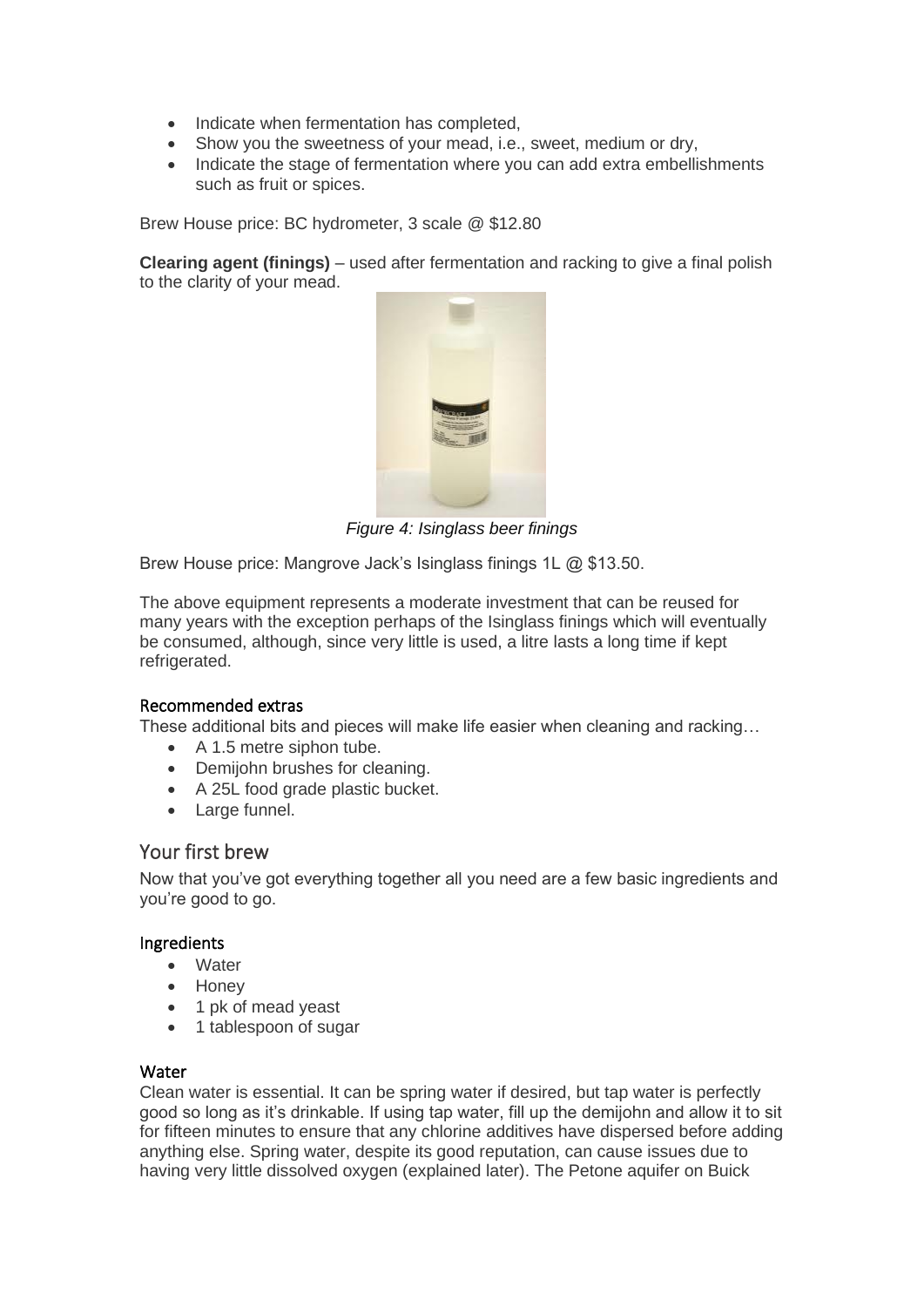Street is a great source of free, pure water, but by the time it pours from the outlet it's been sitting underground for several thousand years and has very little dissolved oxygen, so an extra step will be required to give the best results.

#### Honey

Since no-one can tell a bee where to forage, all honeys are different. As a result all meads are different, and you never really know what you're going to get in the end. This is either the beauty of mead making, or the frustration. It's all a matter of personal perspective. What is consistent is that no two meads will ever be the same.

#### Mead yeast

Use a yeast that has been selectively bred for the job such as Mangrove Jack's M05 Mead Yeast:



*Figure 5: Mangrove Jack's M05 Mead Yeast*

This yeast has a high alcohol tolerance (up to approximately 18%), is happy at room temperature and produces very few undesirable flavours. While it can struggle a little with some of the more complex sugars, it gets there in the end. You'll need 1 sachet per brew up to 25L.

Brew House price: \$4.50 per sachet.

There are several wine yeasts that will also work well – ask your brewery supplies person for advice if you can't get M05 or an equivalent.

#### Putting it all together

The following guidelines are for a brew of approximately 25 litres but since we'll be using a brewing hydrometer to do the measuring you can make any amount you wish at the strength of your choice up to about 15% alcohol by volume.

#### Rules of thumb

1. A 25 litre brew requires about 8 kg of honey for a 15% strength. This ratio can be used as a starting point when considering how much honey you'll need. At its most basic, honey is simply glucose with thousands of additional flavours, vitamins, enzymes and trace minerals. The glucose is what the yeast converts into alcohol. For half the strength use half the honey and for half the volume use half the honey. This means for example, that a 10 litre brew at 10% alcohol will require about 2.2 kg of honey.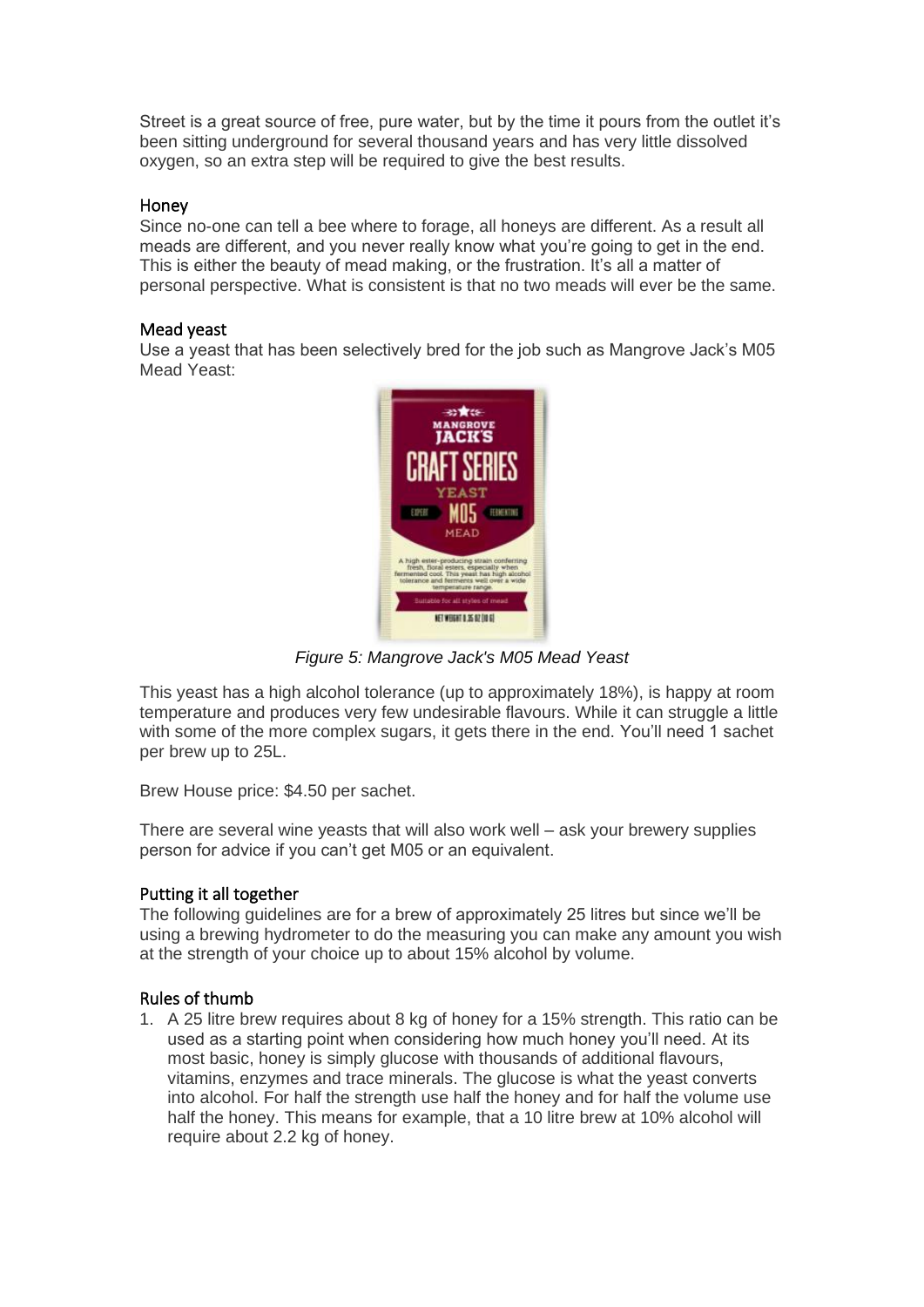2. A kg of honey adds almost a litre of volume when dissolved. This means that a 25 litre brew containing 8kg of honey will need about 17 litres of water. Again these are approximate measures.

#### Getting started

#### *Sterilise all equipment prior to use.*

It's crucial not to introduce bacteria into the must because it can multiply faster than the yeast and ultimately colonise and ruin the brew. To give the yeast the best possible chance, remove as much bacteria as possible.

*Before adding any ingredients:*

- If you're using tap water, let it stand with an open surface for about 30 seconds per litre to allow any chlorine based additives to disperse.
- Thoroughly oxygenate the water by aggressively whisking or pouring from one vessel to another several times. This is particularly needed when using water from an aquifer or an underground spring.

Ideally using a large food grade bucket, dissolve 8kg of honey into 17 litres of water. This is probably the most arduous part of the process. Feel free to warm the water to help with dissolution but don't go much above 35 °C because there's no extra benefit and cold water holds more dissolved oxygen.

When the honey is completely dissolved gently place the brewing hydrometer into the must. The hydrometer will float in the liquid. The more sugar you have dissolved, the higher the hydrometer will float.

The scale you need to read is the PA% (potential alcohol) scale:



*Figure 6: Hydrometer PA% scale*

Read the value of this scale at the surface of the liquid. What the scale is telling you is…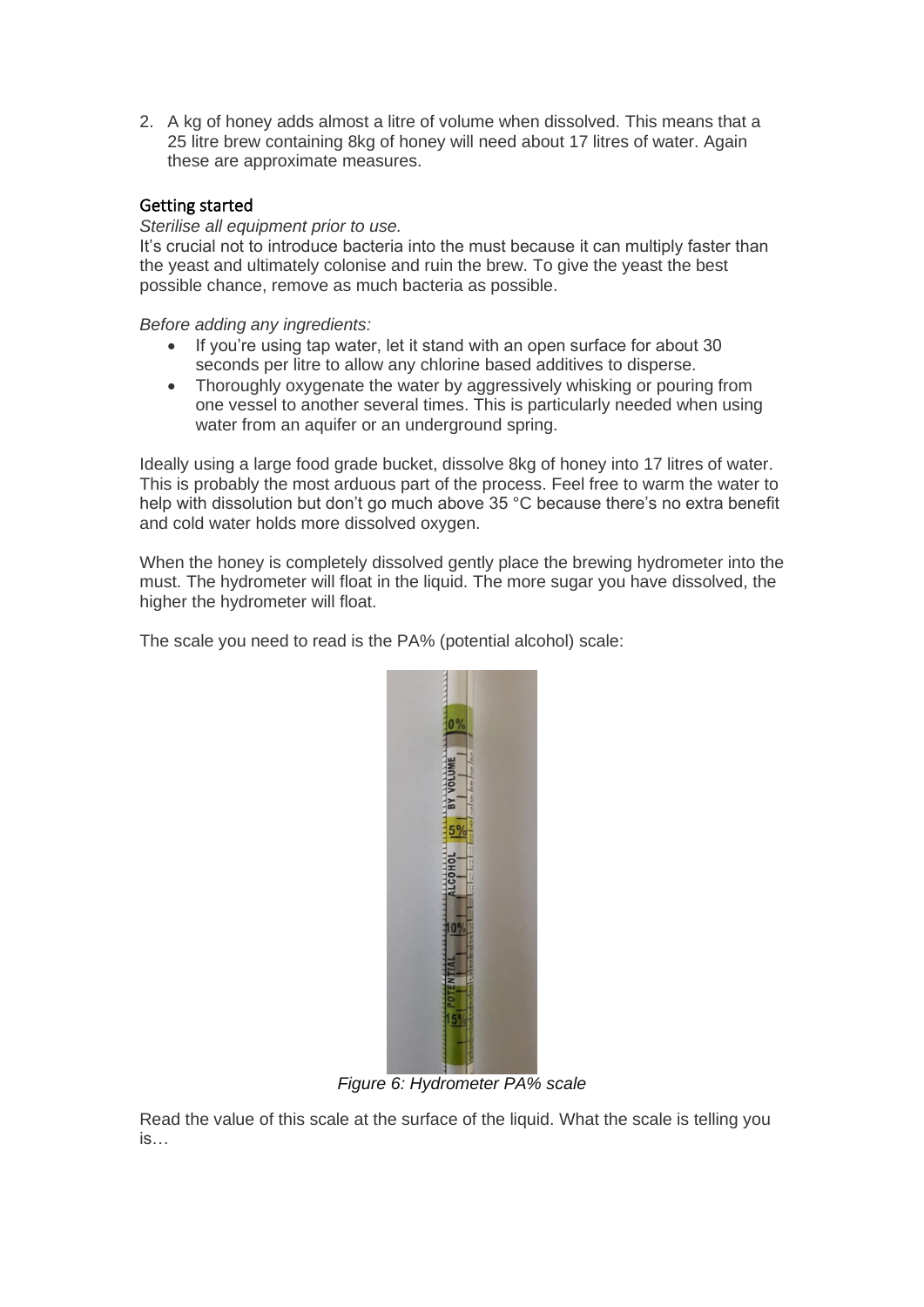#### *If all the sugars in this liquid are fermented, the resulting brew will contain this percentage of alcohol.*

So, if the hydrometer is floating very high such that the surface of the liquid is at the 15% line (near the bottom of the scale in Figure 6 above), there's enough honey in here to make a brew of 15% alcohol *if all the honey is fermented*.

If the hydrometer is sitting at say, the 12% line, you simply dissolve more honey to bring it up to your desired potential strength. If the hydrometer is sitting too high at say, 17% or more, just add more water.

Since all honeys are different you'll need to experiment a little, using the hydrometer as a guide.

When you're happy with the must, pour it into the demijohn.

#### Adding the yeast

Inside the sachet the yeast is dried and granulated so you'll need to give it a bit of a wake up call to motivate it:

- Add 1 level tablespoon of sugar to half a cup of lukewarm water,
- Open the sachet and tip the contents into the cup,
- Stir the powder in and then set the cup aside for 15 minutes.

When the liquid in the cup is foaming the yeast is good to go.

Pour the contents of the cup into the demijohn and put the rubber bung in the top.

Fill the body of the airlock with clean water to the *max* line and insert it into the rubber bung, then put the demijohn somewhere at a steady room temperature.

#### Early stage brewing

In the first 3 to 5 days the yeast spends its time devouring glucose and reproducing until it colonises the entire vessel. This stage is a partially aerobic process and the yeast makes use of the oxygen which is dissolved in the must. If no oxygen is available the yeast will become stressed and will excrete Hydrogen Sulphide resulting in a foul smelling brew. If this happens it's important to act quickly to remedy the situation because sulphide tainted mead, although not toxic as such, is not at all palatable.

Take the time to sniff the top of the airlock several times a day for the first week. If it smells sweet then all is well. If it smells like dirty nappies or rotten eggs don't linger in denial, act immediately. The remedy is described later in the [Tips, tricks and old](#page-7-0)  [wives'](#page-7-0) tales section.

Once the colonisation is complete the fermentation process becomes fully anaerobic and you'll get a steady stream of carbon dioxide  $(CO<sub>2</sub>)$  bubbling at the airlock. You can leave it well alone for now. A 25L brew will take several weeks to complete.

#### Late stage brewing

When you notice the rate of airlock bubbling slowing down, open up the demijohn and pour or syphon out a test sample.

Your hydrometer comes in a transparent plastic tube which is perfect for sampling. Fill the tube two thirds full and gently float the hydrometer in the sample.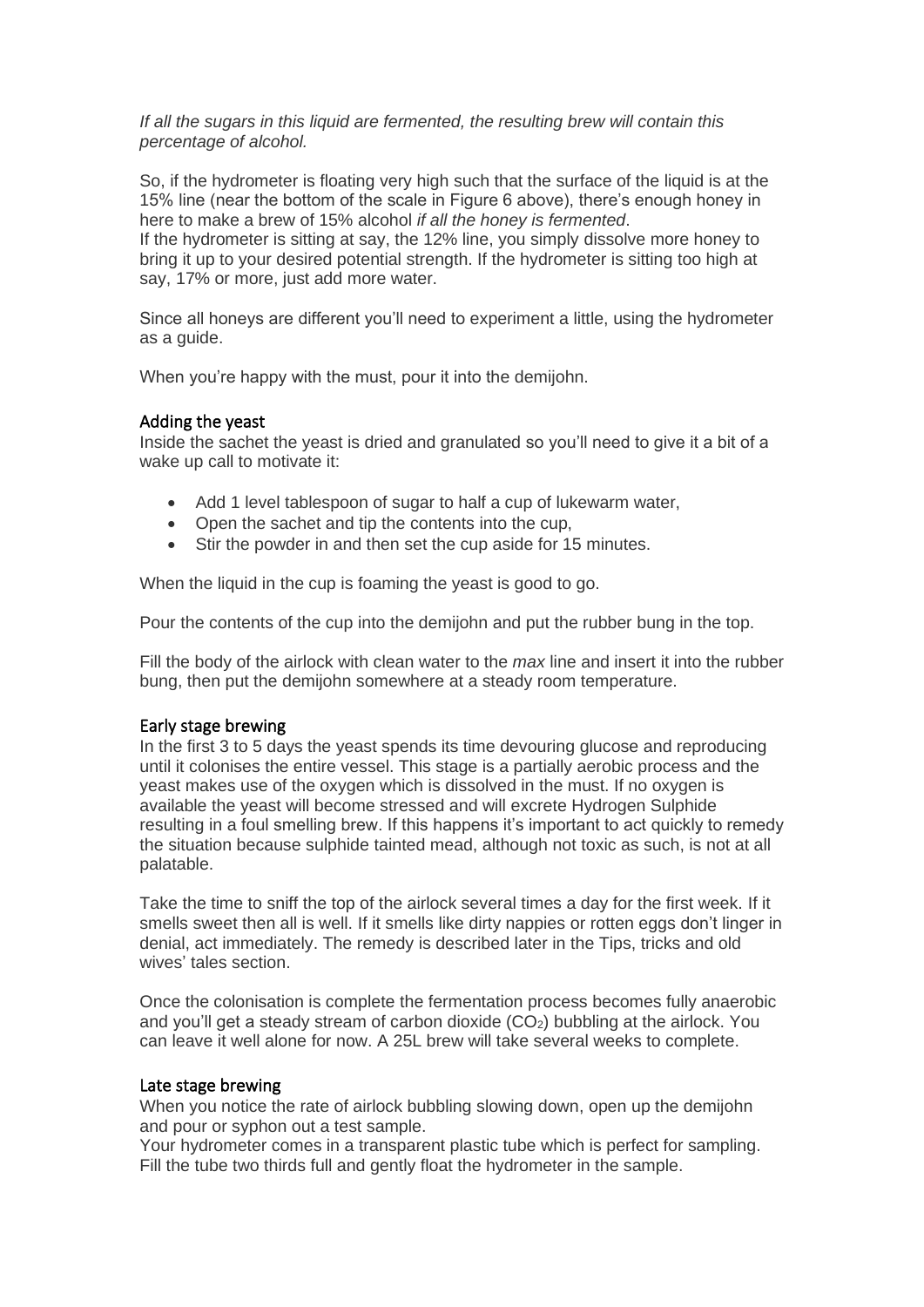You should see that it now floats lower in the liquid. This is because the sugars have been consumed by the yeast in exchange for alcohol. The hydrometer now floats at a level which indicates how much sugar remains unfermented.

For example, if you started with a PA% of 15% and after a few weeks of fermentation your hydrometer now sits at say 6%, this means is that your brew is at 9% alcohol content and there is enough sugar remaining for a further 6% if it's all fermented. If further fermentation is required simply return the sample to the must, reapply the airlock and wait a little longer.

#### How do I know when it's finished?

Simply put, fermentation is finished when you decide that it is.

#### **Further rules of thumb:**

- If you ferment until your hydrometer sits at the 2% line you'll have a *sweet*  mead.
- If you continue to ferment until your hydrometer sits at the 1% line you'll have a *medium* mead.
- If you let it go all the way to 0% there will be no sugar left in the must and you'll have a very *dry* mead.

Of course sweetness is subjective, so the above is just a guide. In any case, if you close down the fermentation early, say with 3% remaining, your mead will feel thick and syrupy, which is for the most part undesirable.

Since honey is naturally acidic, and since acids taste bitter, fermenting out all the sweetness can leave a bitter tasting brew. So mead which is excessively dry can lack body and have a bitter or sour after taste with none of the wonderful flavours normally associated with honey.

Essentially you ferment until you get a brew that you like and then stop the process. So feel free to take a sip every now and then.

#### Ending fermentation

When you're ready to stop fermentation you'll need to do it as efficiently as possible. One effective way is to suddenly chill the brew by putting the demijohn in the fridge for 48 hours. This will cause most of the yeast to go dormant and to sink to the bottom of the demijohn.

After chilling it's important to pour off the brew into another container, leaving the majority of the yeast behind. This process is known as *racking*.

Before chilling you may want to split the brew into smaller vessels, 5L for example. You can then let some vessels continue to ferment (dry out) while racking others at the sweet or medium stage. You can also add fruit or spices immediately after the first racking to add more interest to your mead.

Racking is best done using a syphon tube so that the residue at the bottom of the demijohn is left undisturbed. The residue is then rinsed out and discarded before putting the brew back into the demijohn and reapplying the airlock.

Note that chilling and racking will not stop fermentation completely since some yeast will always remain in suspension, but it will slow it down very significantly and to the extent that the yeast can never recover and recolonise. You may need to rack at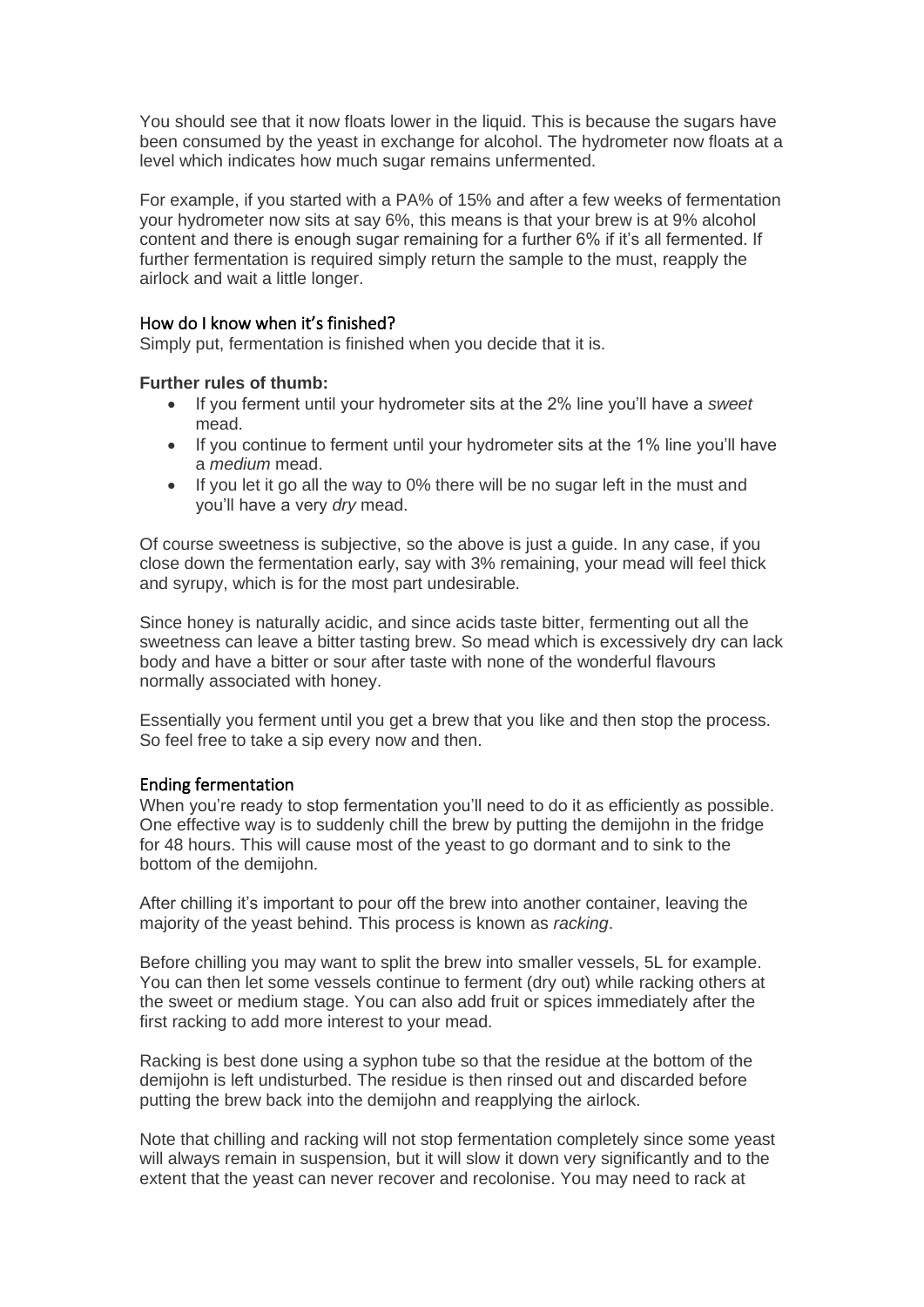least three times for best effect. You shouldn't have to chill the brew again after the first rack. Just leave it for a week or so in a cool place between racking.

Even a slow fermentation will produce copious amounts of  $CO<sub>2</sub>$ , so always use an airlock. A highly pressurised glass demijohn is no joke and although it's unlikely to explode, flipping the top open is likely to result in a redecorated kitchen.

### Clearing

Racking will go a long way towards clearing your mead, but because any remaining yeast particles are likely to be still alive, they will excrete  $CO<sub>2</sub>$  in the form of microscopic bubbles which hold the yeast particle in suspension in the liquid like tiny balloons. Correct use of a fining agent such as Isinglass will give your mead a vibrant clarity:

- Rack several times before clearing
- Before adding finings, close the demijohn and shake the brew vigorously, or alternatively pour it repeatedly between large buckets and then whisk until as much  $CO<sub>2</sub>$  as possible has been released. It seems a bit counterintuitive to shake up a brew that you're attempting to clear, but vigorous shaking separates the bubbles from the particles which are then flocculated by the finings and can fall to the bottom more efficiently.
- Add a measure of finings according to the manufacturer's instructions (usually 100ml of finings per 25L brew), stir well, airlock and set aside. You should see a great improvement in as little as 24 hours.
- When cleared, rack for the last time taking great care to leave all residue behind.

### Bottling

All the racking and clearing can reduce your brew by up to a litre, so you'll need about 32 empty 750 ml wine bottles if you're going to bottle it all. Remember there's no rush to bottle it. It can stay in airlocked demijohns for as long as you like. If you're going to gift it, bottle it up at the time. This will allow the opportunity to taste it first and ensure its quality, because even when it's bottled your mead will continue to change with time. There is also the possibility that a stored bottle of mead will pressurise which makes opening the bottle a bit too entertaining if you're in someone else's living room.

- Sterilise bottles (and lids) before filling,
- Ideally syphon from the top half of the demijohn into the bottle,
- Close the bottle tightly,
- Label the bottle with the bottling date, the alcohol percentage and any other details that you deem relevant,
- Store in a cool place, enter the WBA mead competition, or give it to friends.

# <span id="page-7-0"></span>*Tips, tricks and old wives' tales*

### Will my mead improve/taste better the longer I store it?

No. This is a myth. Stored mead can go either way.

It will certainly change and dry out over time because it's an organic mixture and even the clearest mead contains particulates that will eventually settle out. The thing is that all those particulates also contribute to the flavour of the mead, and no-one can guarantee which flavours will remain in suspension and which flavours you'll lose. By all means stash a bottle or two away but keep going back for the occasional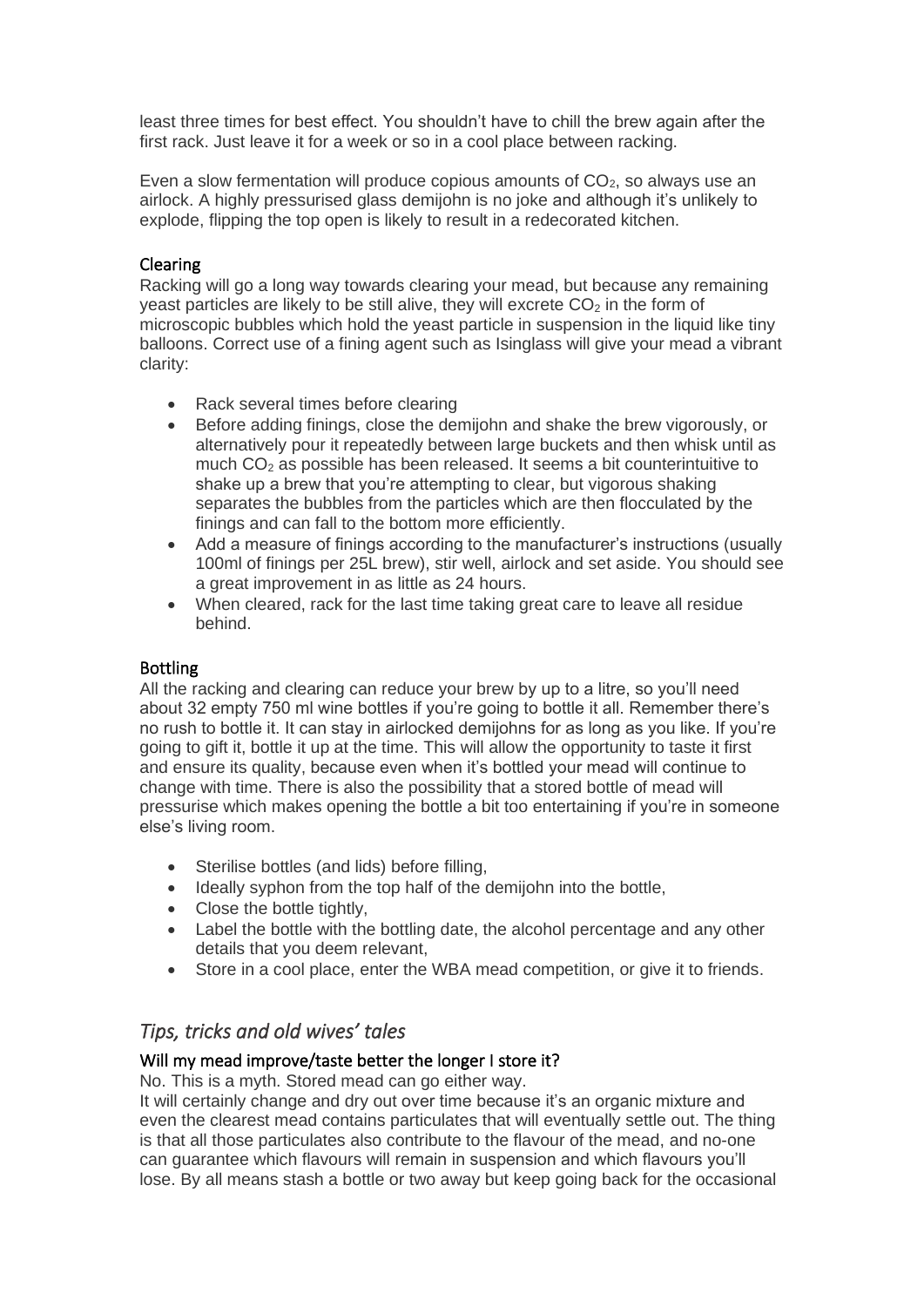nip. Your mead is at its best when you decide that it is. Anyway, if mead did continuously improve then the best mead you'd ever have would be the one you never drank! What's the point in that?

#### Unpleasant tastes and smells

Every batch of mead is unique because every batch of honey is unique, but usually when mead smells or tastes unpleasant the issue is one of two things:

- Hydrogen Sulphide,
- Dead yeast cells, or
- Excessive dryness

*Hydrogen Sulphide* appears in the early stages of yeast colonisation, usually in the first week of brewing, and is due to having insufficient dissolved oxygen in the must. It is characterised by a distinct smell of rotten eggs or soiled nappies. Regular sniffs of the airlock will allow you to quickly identify the problem. If so it's important to act quickly.

All you need to do is pour the must back and forth several times between too large containers, agitating the liquid as much as possible, then return the must to the demijohn and apply the airlock. This action serves to:

- Dissipate any existing Hydrogen Sulphide that's in the must
- Dissolve as much Oxygen as possible into the must, which will relieve the stress on the yeast and return its chemistry to normal.

It's important to keep going back to sniff the airlock at least once a day and if necessary repeat the above process until all the foul smells have gone. Usually, if Hydrogen Sulphide hasn't appeared within the first week to ten days of brewing, it won't happen at all.

*Dead yeast cells* will blight the smell and the taste of your mead. These occur in the late stages of brewing and are a natural occurrence. You'll see a thick layer of yeast form at the bottom of the demijohn as fermentation progresses. Not all of it is dead however and even the dead cells are usually cannibalised and recycled by the living yeast. Yeast tainted mead is the result poor racking. It's important to chill the brew before the first rack so that the majority of the yeast cells are made dormant. The mead should be allowed the time to settle further before racking again, at least twice before finally clearing. There should be *virtually* no yeast left in the mead prior to bottling.

*An excessively dry mead* will have no sugars in it. There will be none of the marvellous flavours that we commonly associate with honey, and since honey is acidic, the result can be a bitter or sour drink with no body. As a rule you should not allow fermentation to continue until you have 0%PA. Unless you're going to throw your mead into a pot still to get your alcohol back, you should always aim to leave at least 0.5%PA in reserve.

#### Stalled fermentation

Honey is an elaborate mix of plant derived sugars, some of which are simple and others which are complex. Yeast will always address the low hanging fruit and will take the simplest sugars first. When the simple stuff has been consumed it's common for the fermentation process to gradually slow down as the yeast is forced to work harder. Add to this an already significant presence of alcohol, which is toxic to the yeast, and it's not uncommon for fermentation to grind to a halt.